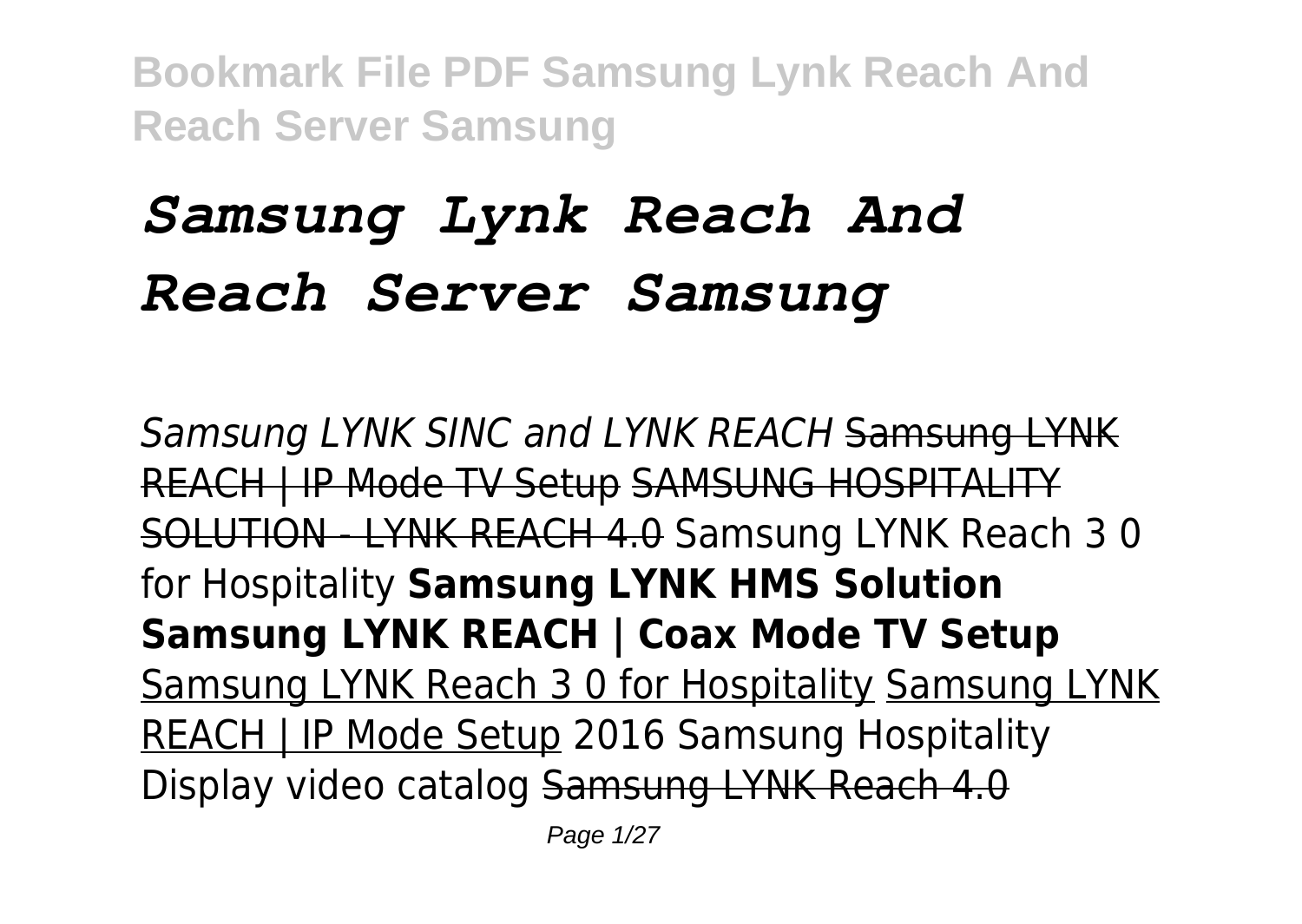Samsung LYNK HMS : Transform in-room hotel television into a room control hub LYNK REACH 4.0 - SAMSUNG *Samsung tv hospitality Converting Samsung Hotel TV Back To Family Friendly* **How to Access Hotel Mode and Shop Options on Samsung TV with Service Menu How to turn off Hospitality Mode on hotel grade TVs.** Improve your website speed - Page Speed Insight (2020) SAMSUNG TV Hidden Service Menu/Mode **[ISE 2018] LG Booth #8 Hotel Solution**

cnPilot e700 AP InstallationSamsung TV Anynet+ HDMI CEC Settings for Soundbar and Sound System Samsung <del>Flip</del> Samsung LYNK REACH - PM Business Solutions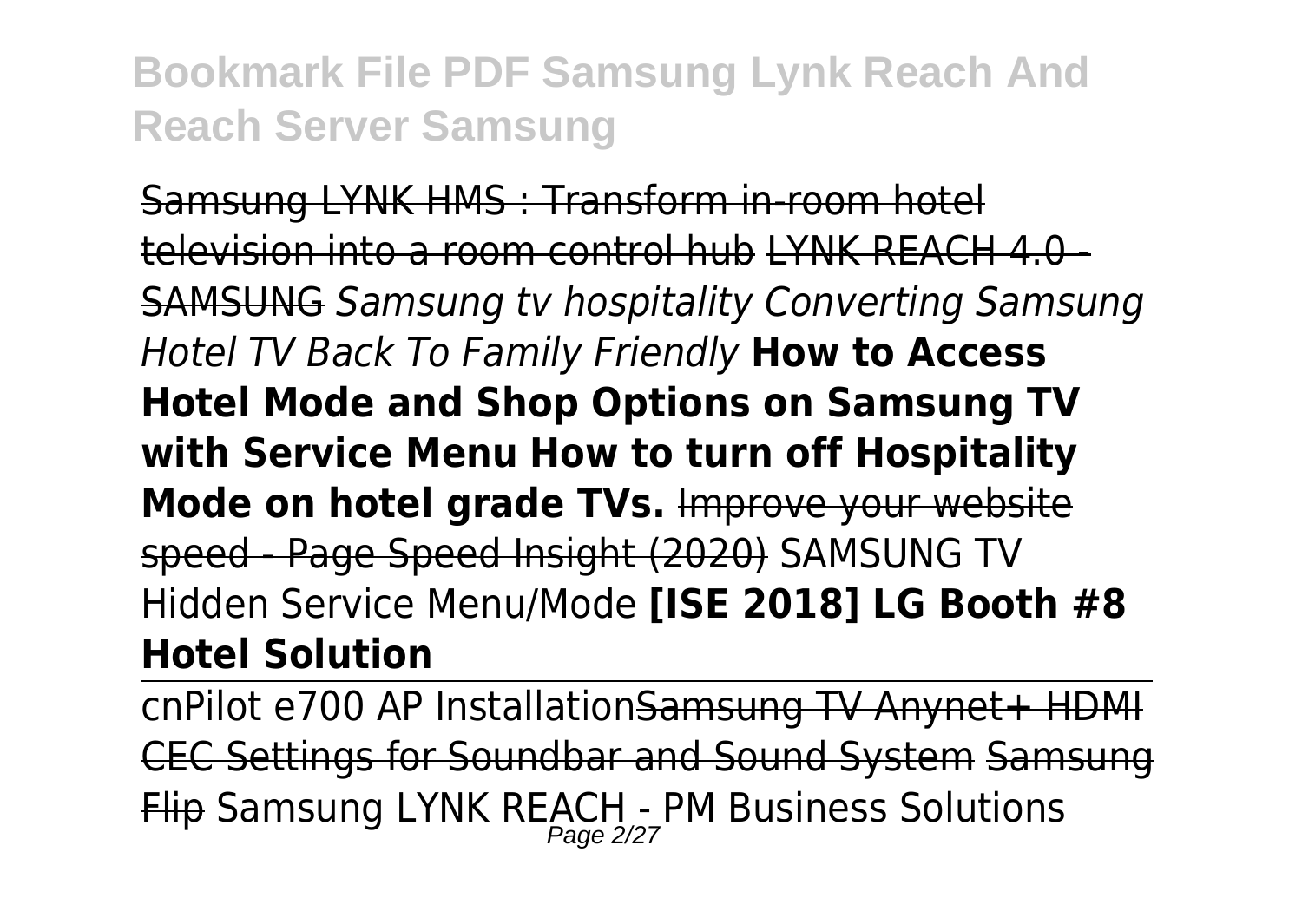#### Samsung LYNK REACH - Hospitality TV SAMSUNG HOSPITALITY SOLUTION LYNK REACH 4 0 Smart Hospitality – Présentation de Lynk Reach Samsung

REACH Integrate 2017: Samsung Demos Its 690 Series Hospitality Displays With LYNK REACH Smart System

# **Samsung LYNK REACH | Coax Mode Setup**

Lynk REACH Customized Content DemoSamsung Lynk Reach And Reach

Samsung LYNK REACH A convenient hospitality TV management solution that enables property managers to centrally control and display customized content on multiple Samsung hospitality TVs, providing guests with an in-room experience that makes them feel right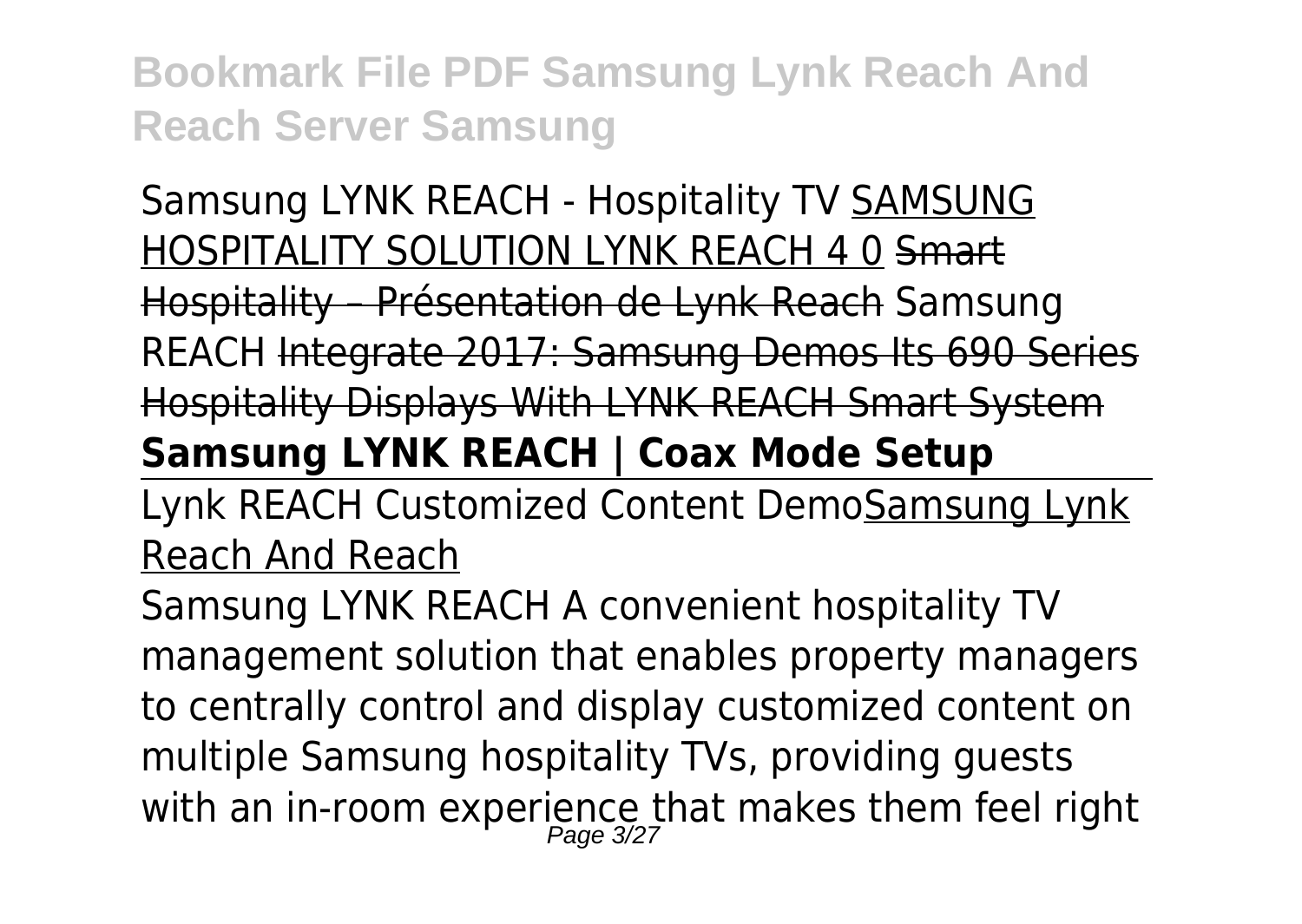at home.

#### Samsung LYNK REACH | Hospitality TV Management System ...

LYNK REACH (Remote Enhanced Active Control of Hospitality) is a content management solution that helps hospitality properties to manage content on hotel TVs. LYNK REACH provides a personalized environment while simultaneously improving operational efficiency as it elevates displays into all-in-one content hubs.

## LYNK REACH | Hospitality Solutions | Samsung Display **Solutions**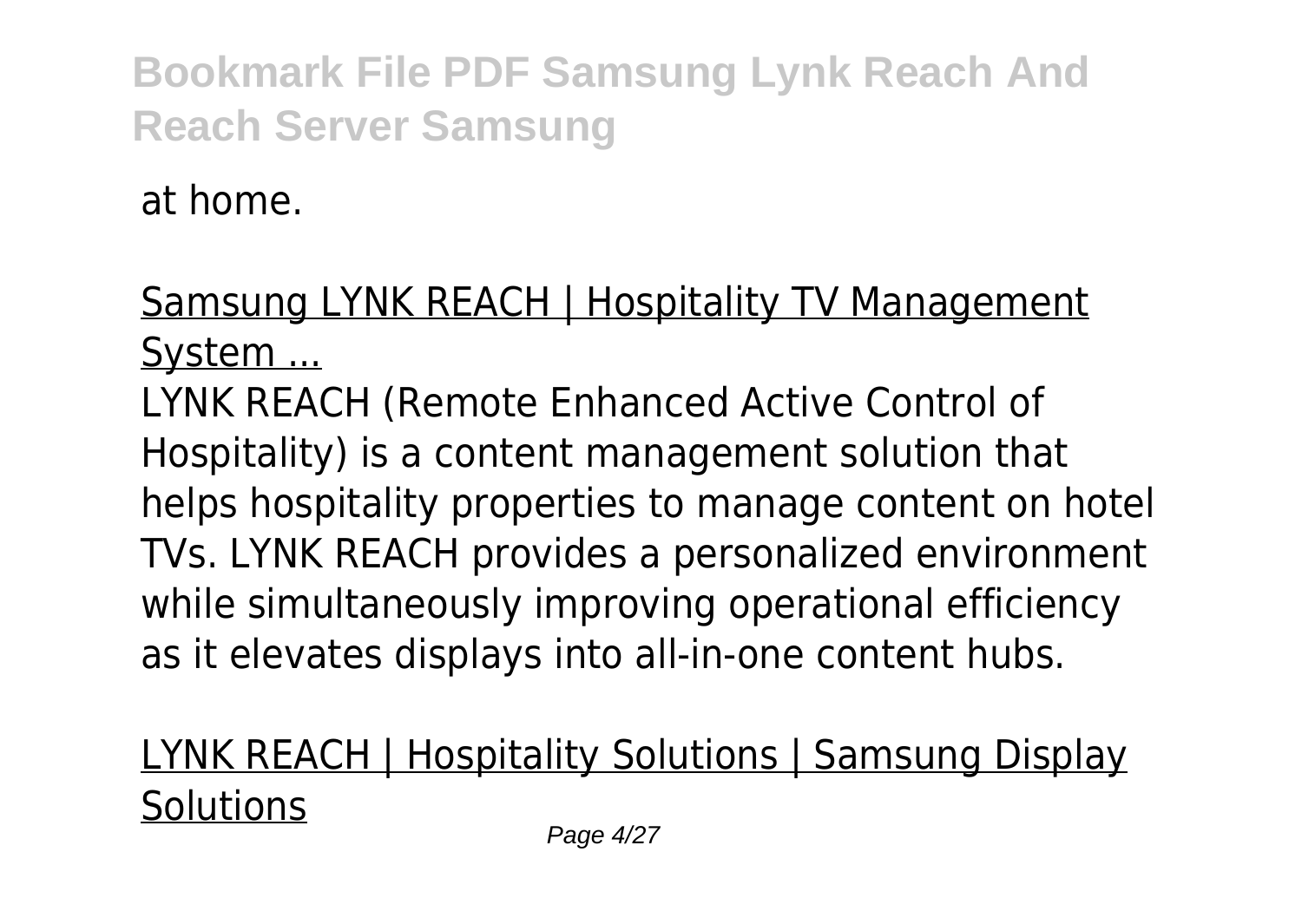Samsung's LYNK REACH 4.0 platform ensures that guests receive personalized attention and convenient access to on-site amenities and services throughout the duration of their stay. • At check-in: The LYNK REACH 4.0 server uses the hotel's proprietary management server (PMS) to transfer guests' unique information and greet them with personalized welcome messages.•

LYNK<sup>™</sup> REACH 4.0 | Display Solutions | | Samsung Business UK Samsung LYNK REACH and LYNK REACH Server are a software and hardware solution for better managing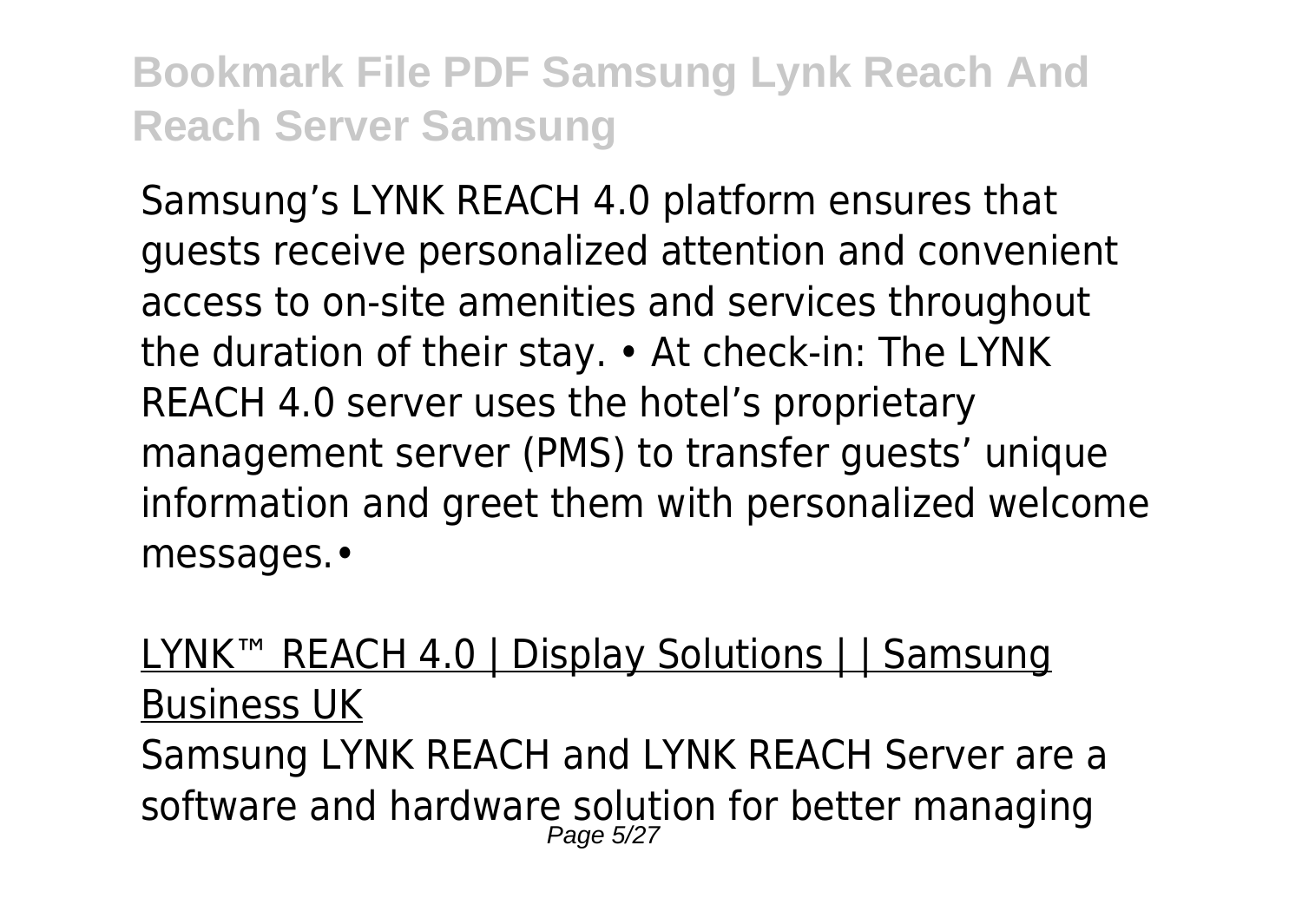and maintaining guest room TV content. Property managers can provide a variety of information for customers and other information that the hotel wishes to provide to them through coaxial cables.

Samsung CY-HDS02A/EN LYNK REACH Server - JP UK Samsung LYNK REACH and LYNK REACH Server are a software and hardware solution for better managing and maintaining guest room TV content. Property managers can provide a variety of information for customers and other information that the hotel wishes to provide to them through coaxial cables. The property managers can change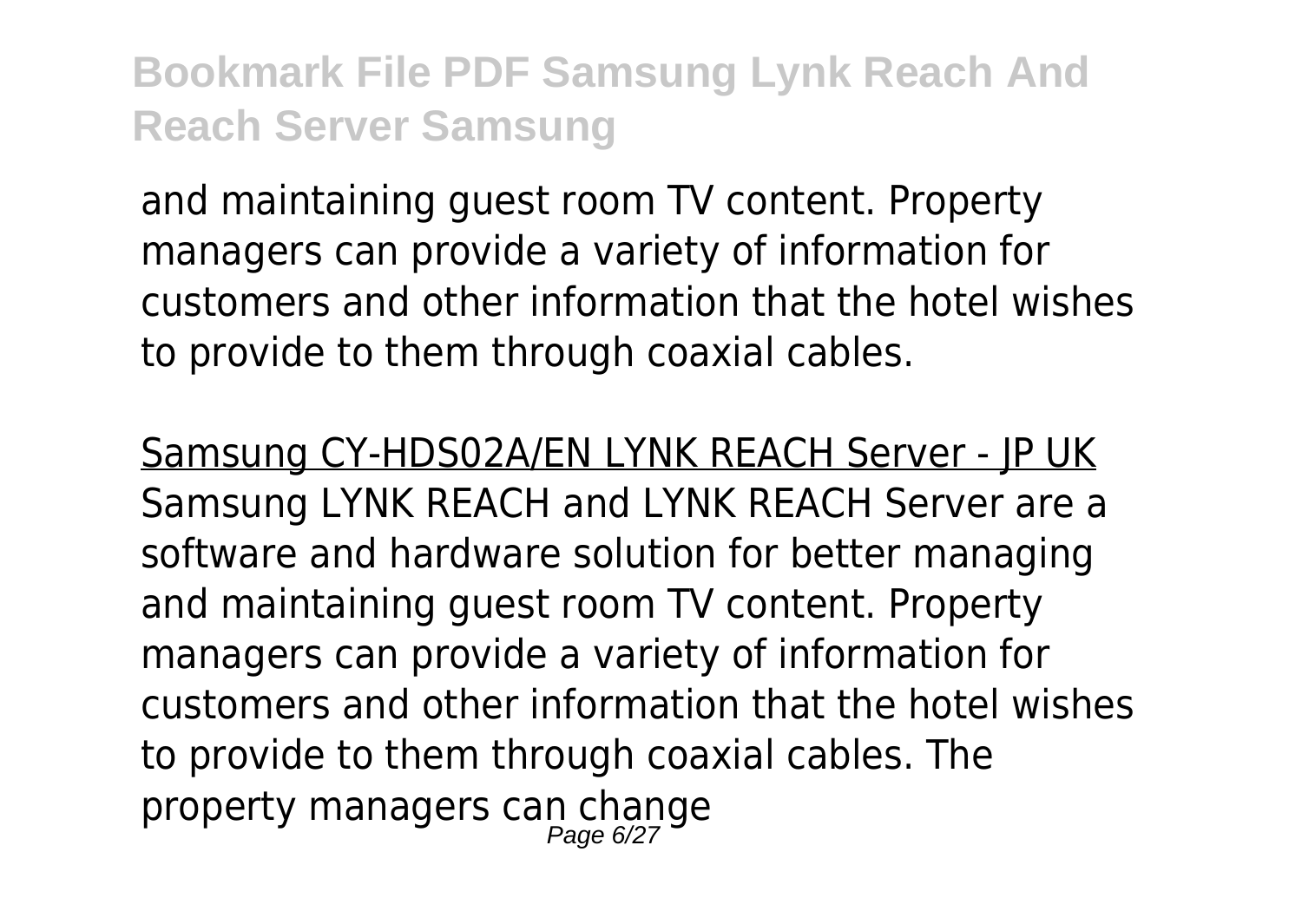## Solution Brief Samsung LYNK™ REACH and LYNK REACH Server

The Samsung LYNK REACH ticker feature provides a crawl of data that's of special interest to guests, such as local weather or event information. In addition, property managers can create and update targeted promotional content or marketing messages, while displaying an interface that seamlessly matches your property's brand.

# Samsung LYNK REACH® | Hospitality TV Management System Page 7/27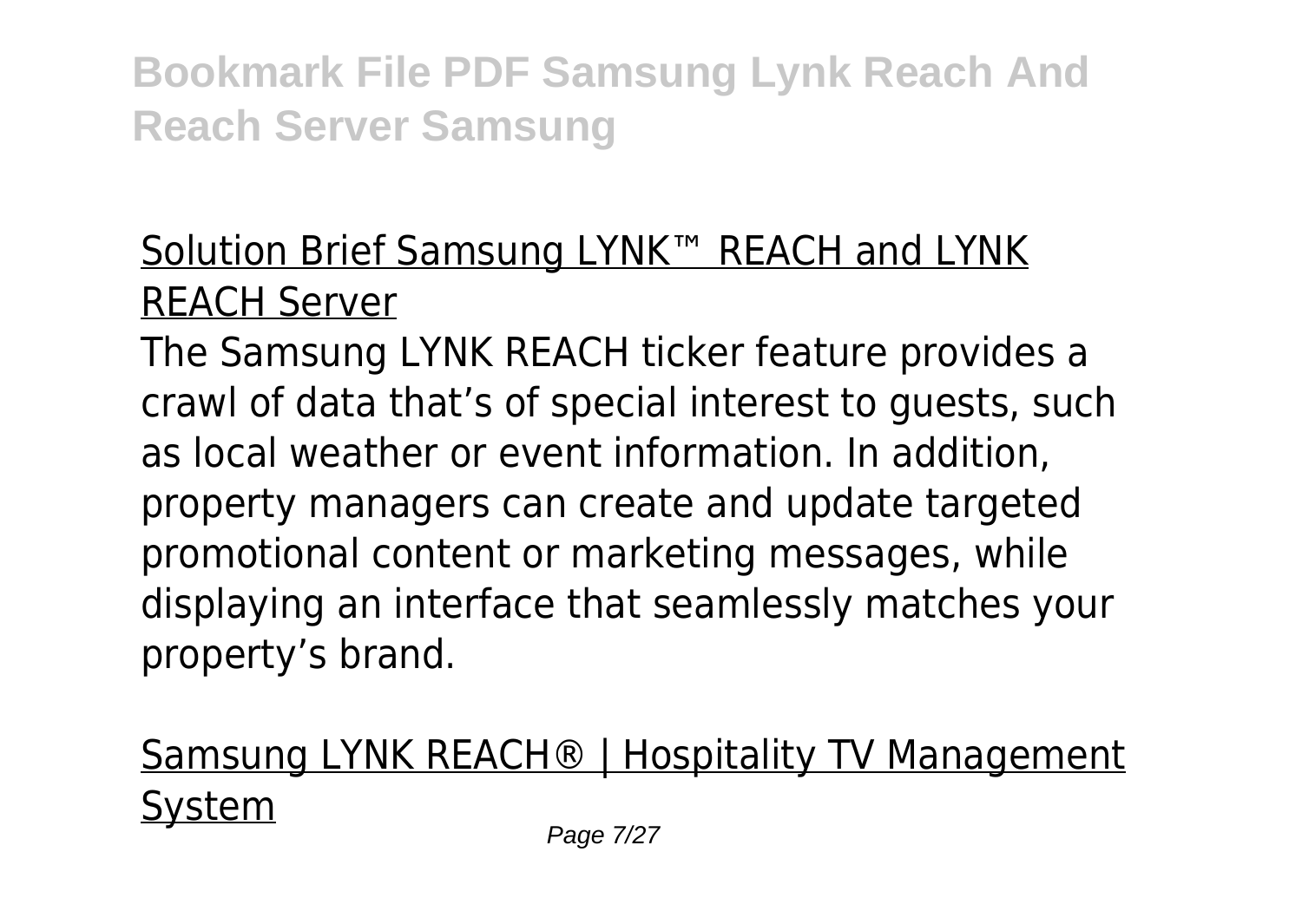The 48-inch and 65-inch TVs integrate with Samsung's LYNK Remote Enhanced Active Control for Hospitality (REACH) solution, which enables centralized management over coaxial cable including channel lineup changes, remote diagnostics, and inhouse channel content. LYNK REACH technology minimizes service calls

#### Samsung Hospitality TVs and LYNK REACH Make a Big Splash ...

Samsung's LYNK REACH 4.0 fuses the benefits of its SINC and REACH hospitality technologies to offer a comprehensive content management solution. LYNK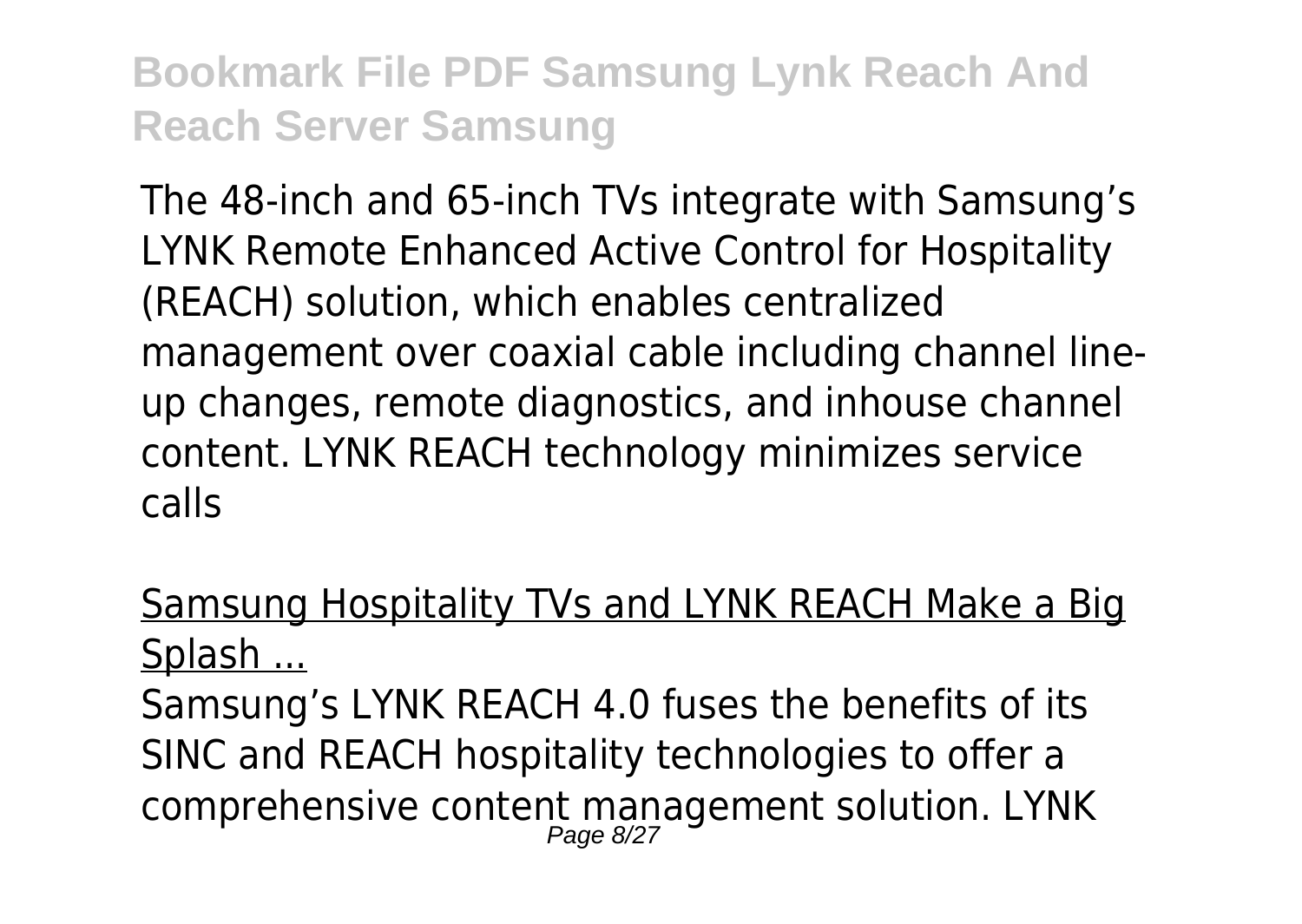REACH 4.0 enhances the guest experience efficiencyenhancing technology and perks ranging from more information delivery channels, convenient communication options and efficient room management.

#### LYNK™ REACH 4.0 | Display Solutions | Samsung Business Levant

SAMSUNG LYNK™ REACH 4.0 is a solution that allows you to configure content settings on hotel TVs. Using SAMSUNG LYNK™ REACH 4.0, customize information and content settings required to watch TV or search hotel information, according to the types of guests.<br>Page 9/27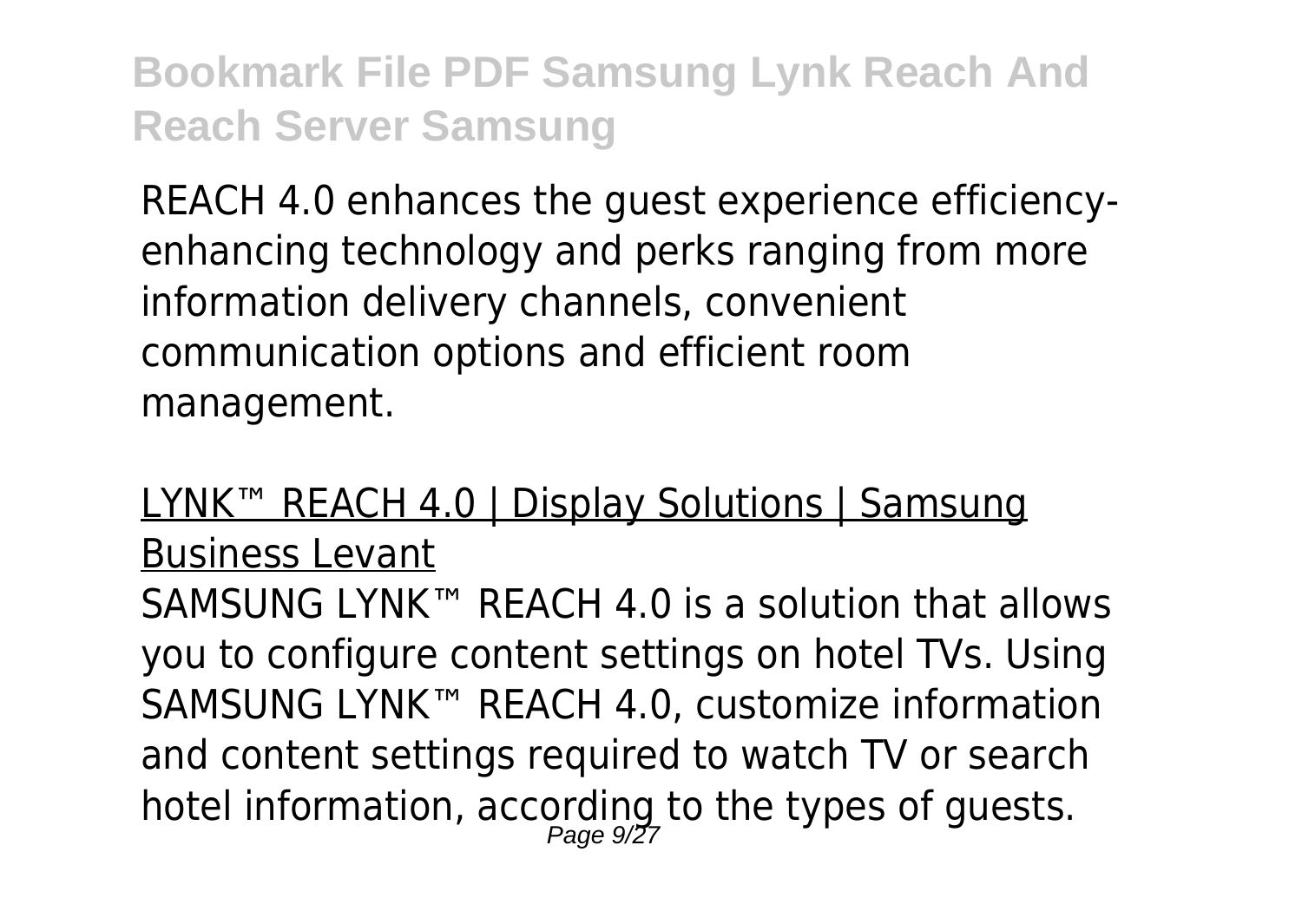#### Remotely control TVs in rooms to conveniently manage them.

#### SAMSUNG LYNK™ REACH 4

Samsung's all-in-one LYNK HMS elevates in-room televisions into a gateway connecting guest room devices with the HMS server, the hotel's existing property management system (PMS) and LYNK HMS' embedded mobile application for the room management solution (RMS).

## LYNK HMS | Software Solutions | Samsung Display **Solutions**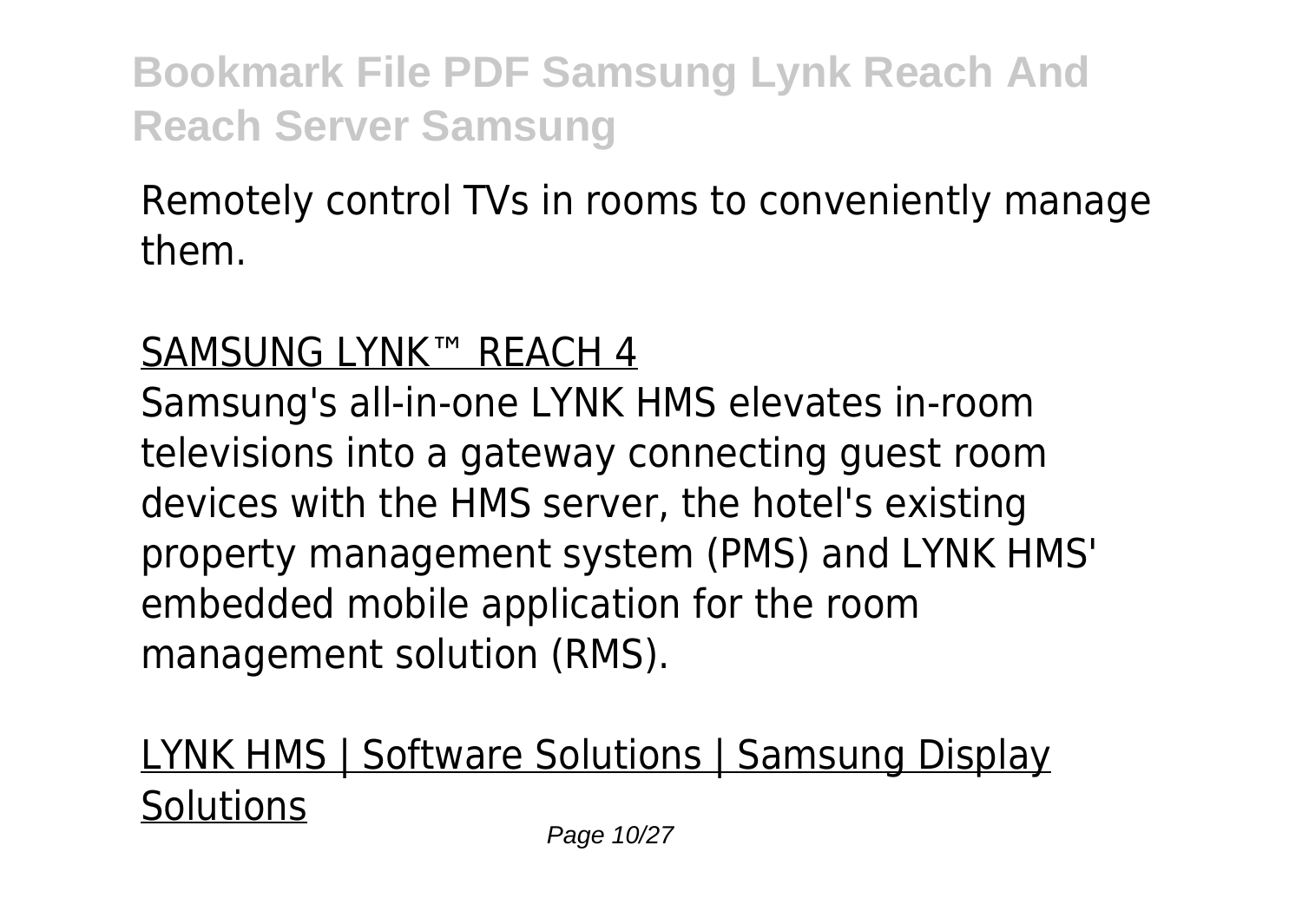Samsung's LYNK REACH 4.0 solution transforms hospitality displays into two-way, centrally controlled communication hubs that drive more efficient and personalized communication. Combining LYNK REACH 3.1 and Samsung SINC 3.0, LYNK REACH 4.0 accommodates any new or existing hospitality communication infrastructure, including coax, LAN and Wi-Fi.

## Samsung LYNK REACH 4 - Stampede Presentation **Products** Samsung LYNK REACH 4.0 Samsung's LYNK Remote Enhanced Active Control for Hospitality (REACH) 4.0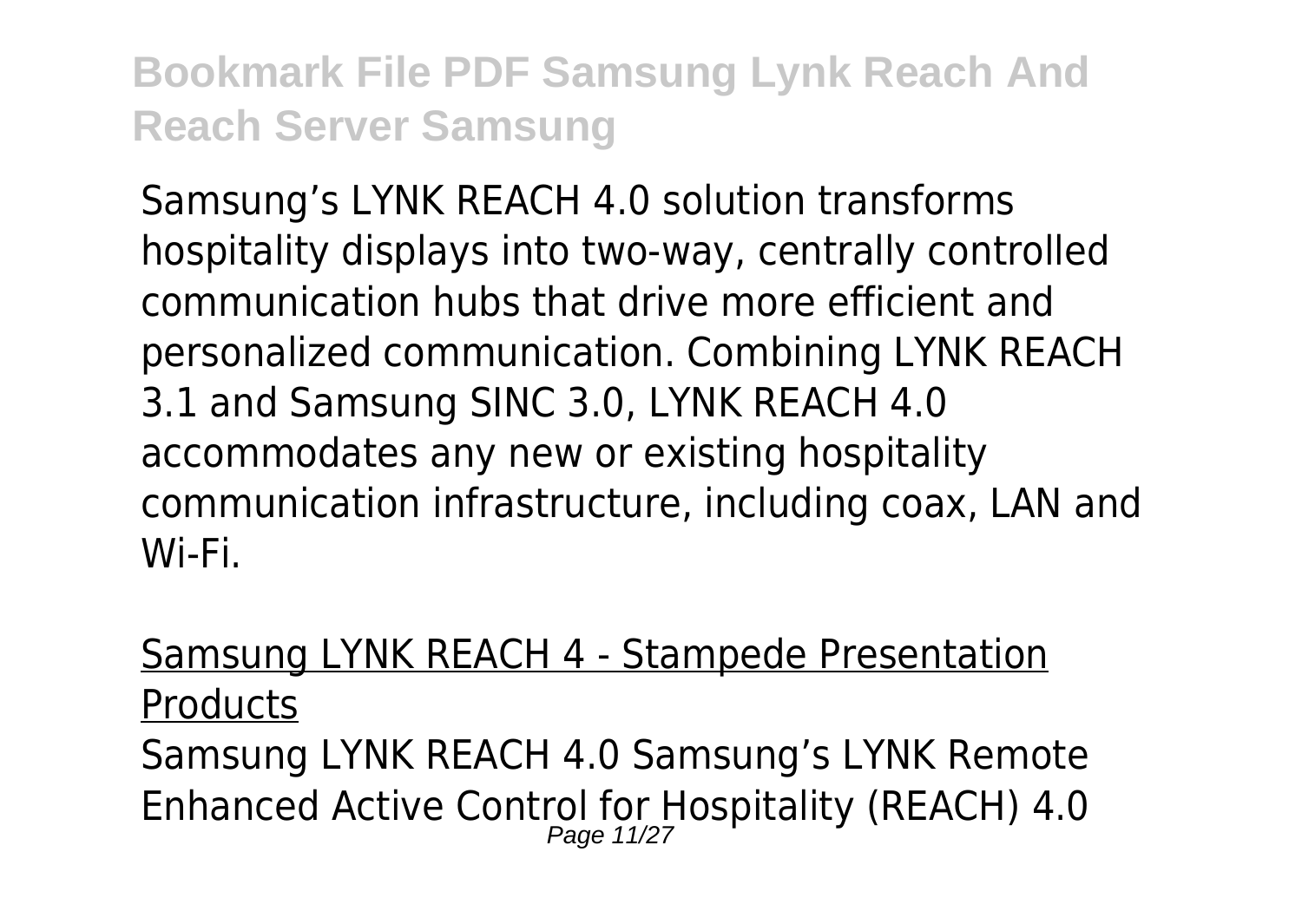display management solution enables hoteliers to provide personalized environment.

#### Samsung LYNK REACH 4.0 | Solution Brief | Download

...

Samsung LYNK® REACH A convenient hospitality TV management solution that enables property managers to centrally control and display customized content on multiple Samsung hospitality TVs, providing guests with an in-room experience that makes them feel right at home. Centralized content management with LYNK® REACH Request a Quote Today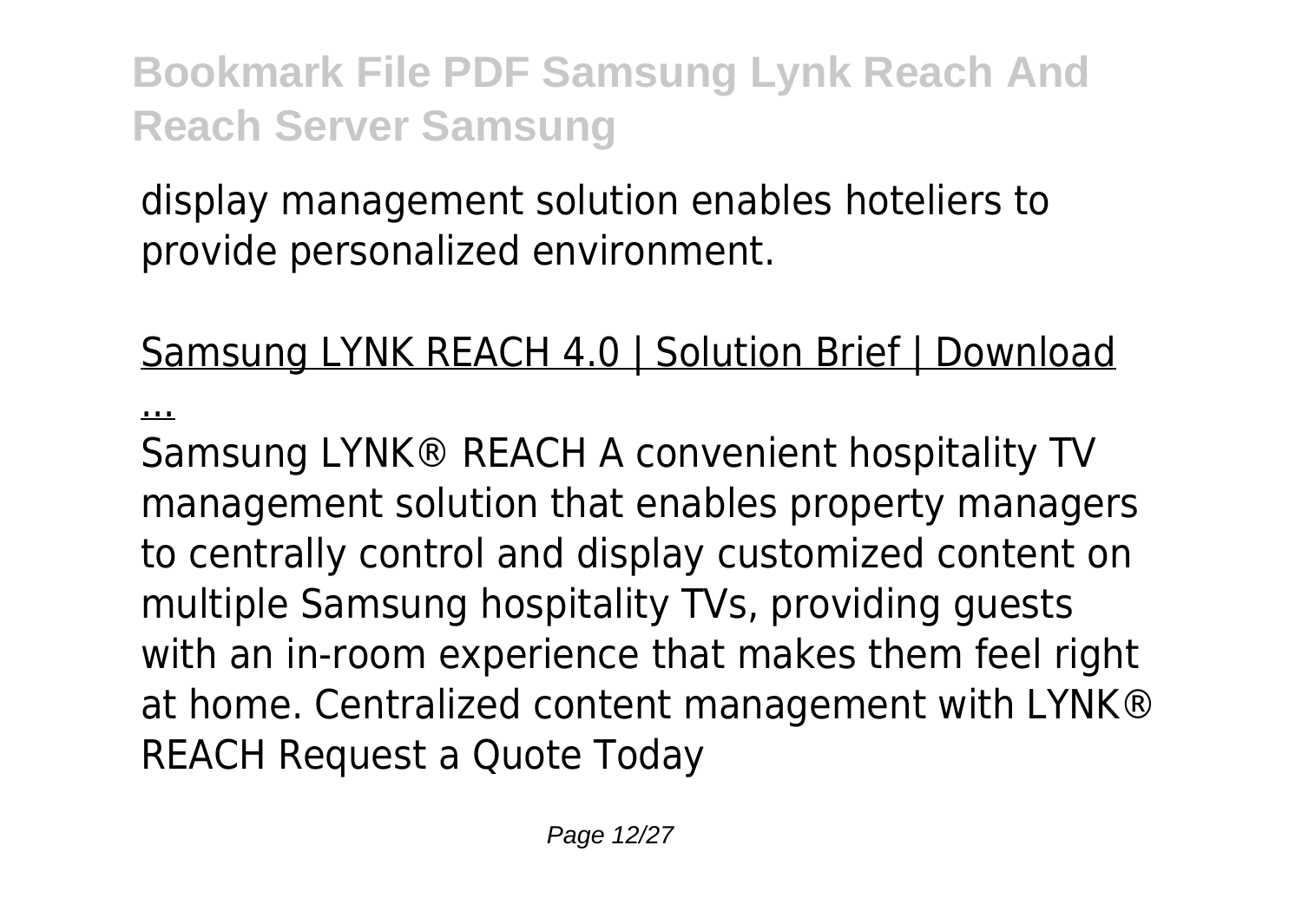#### Samsung LYNK REACH - Hospitality1

Samsung LYNK™ DRM Digital rights management solution for easier, more effective security LYNK REACH 4.0 Discover the package of enhanced features that new LYNK REACH 4.0 can offer and what would be different according to your hotel infrastructure - RF and IP modes.

#### Samsung LYNK™ DRM | Solution Brief | Download | Samsung ...

LYNK REACH is Samsung's specialized software solution for the hospitality industry, which provides a simplified, easily customized user interface. This software solution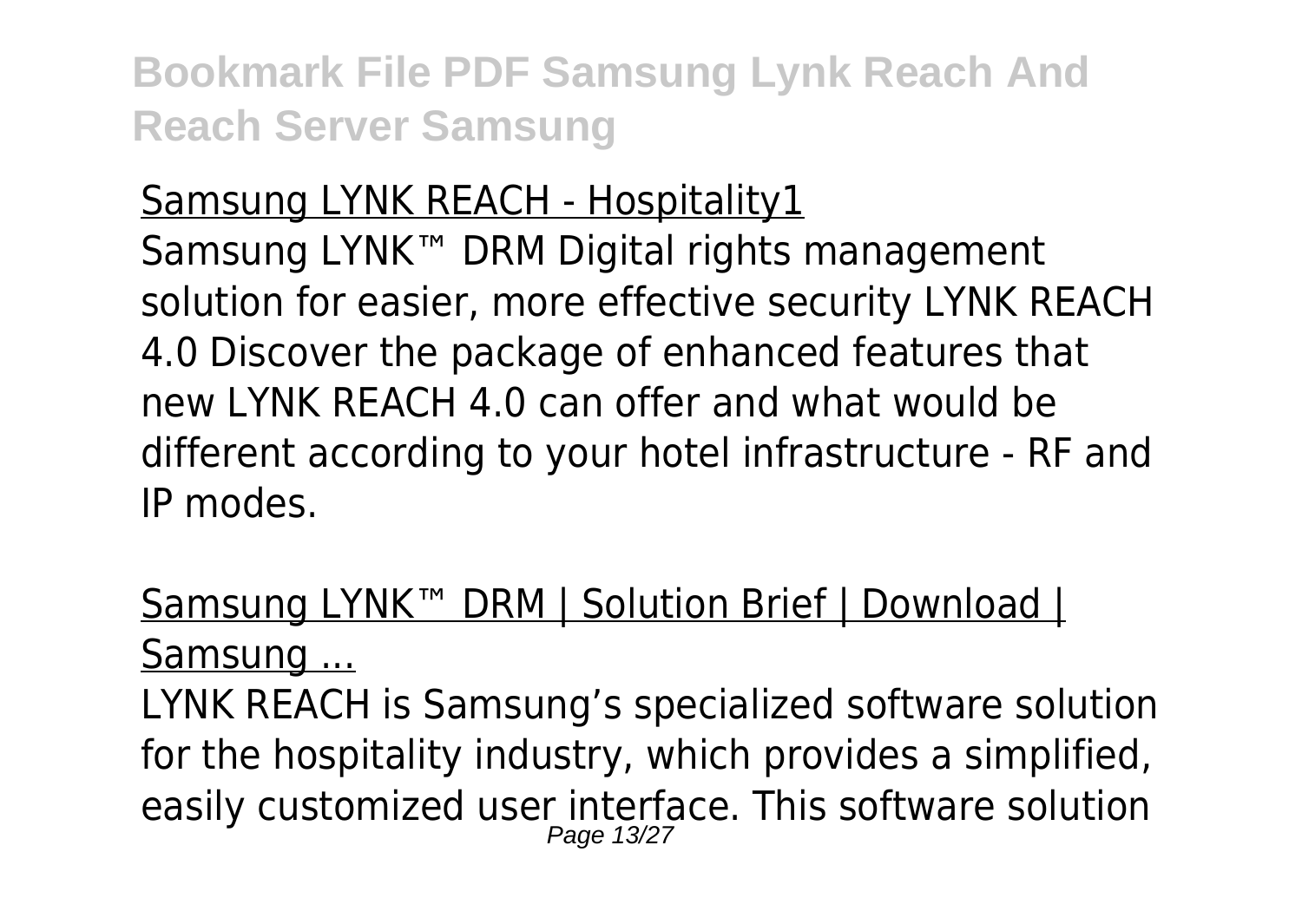organizes and displays content, such as hotel information, images and logos, using existing infrastructure. LYNK REACH Server is a dedicated server designed to run the LYNK REACH software solution that provides a straightforward way to manage several hundred hospitality displays remotely from one central location.

*Samsung LYNK SINC and LYNK REACH* Samsung LYNK REACH | IP Mode TV Setup SAMSUNG HOSPITALITY SOLUTION - LYNK REACH 4.0 Samsung LYNK Reach 3 0 Page 14/2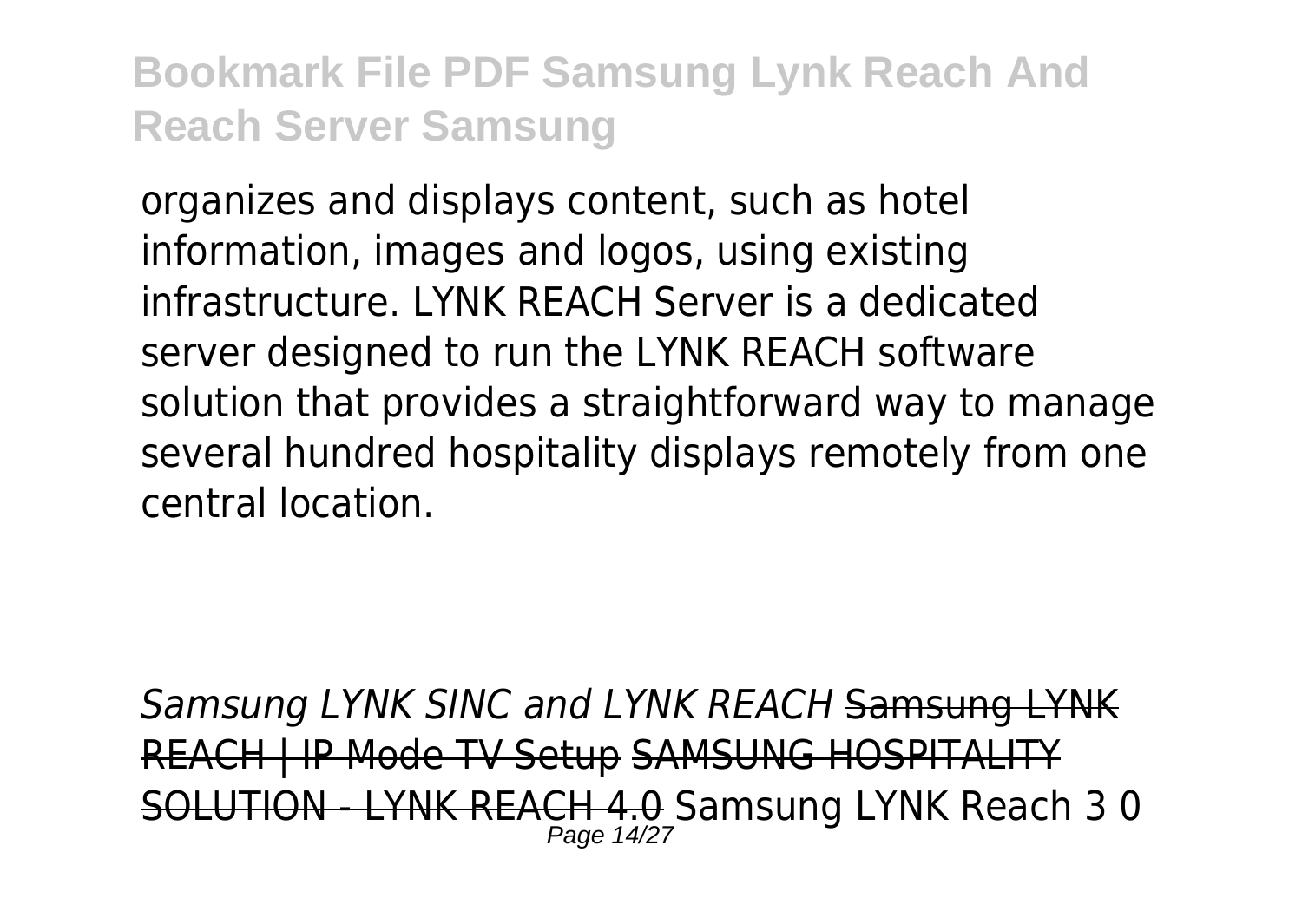## for Hospitality **Samsung LYNK HMS Solution Samsung LYNK REACH | Coax Mode TV Setup** Samsung LYNK Reach 3 0 for Hospitality Samsung LYNK REACH | IP Mode Setup 2016 Samsung Hospitality Display video catalog Samsung LYNK Reach 4.0 Samsung LYNK HMS : Transform in-room hotel television into a room control hub LYNK REACH 4.0 - SAMSUNG *Samsung tv hospitality Converting Samsung Hotel TV Back To Family Friendly* **How to Access Hotel Mode and Shop Options on Samsung TV with Service Menu How to turn off Hospitality Mode on hotel grade TVs.** Improve your website s<del>peed - Page Speed Insight (2020)</del> SAMSUNG TV<br>Page 15/27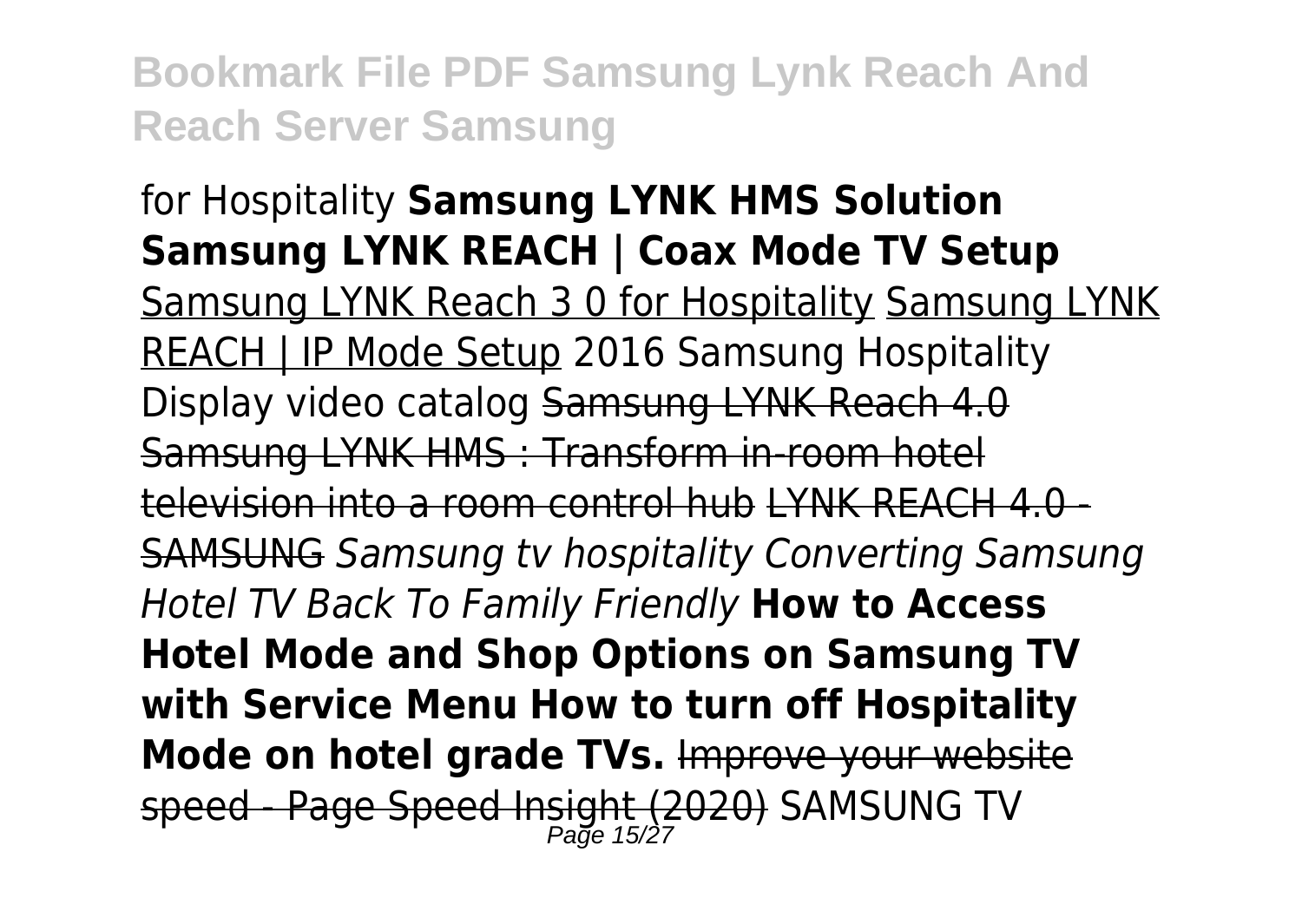## Hidden Service Menu/Mode **[ISE 2018] LG Booth #8 Hotel Solution**

cnPilot e700 AP InstallationSamsung TV Anynet+ HDMI CEC Settings for Soundbar and Sound System Samsung Flip Samsung LYNK REACH - PM Business Solutions Samsung LYNK REACH - Hospitality TV SAMSUNG HOSPITALITY SOLUTION LYNK REACH 4 0 Smart Hospitality – Présentation de Lynk Reach Samsung REACH Integrate 2017: Samsung Demos Its 690 Series Hospitality Displays With LYNK REACH Smart System **Samsung LYNK REACH | Coax Mode Setup** Lynk REACH Customized Content DemoSamsung Lynk Reach And Reach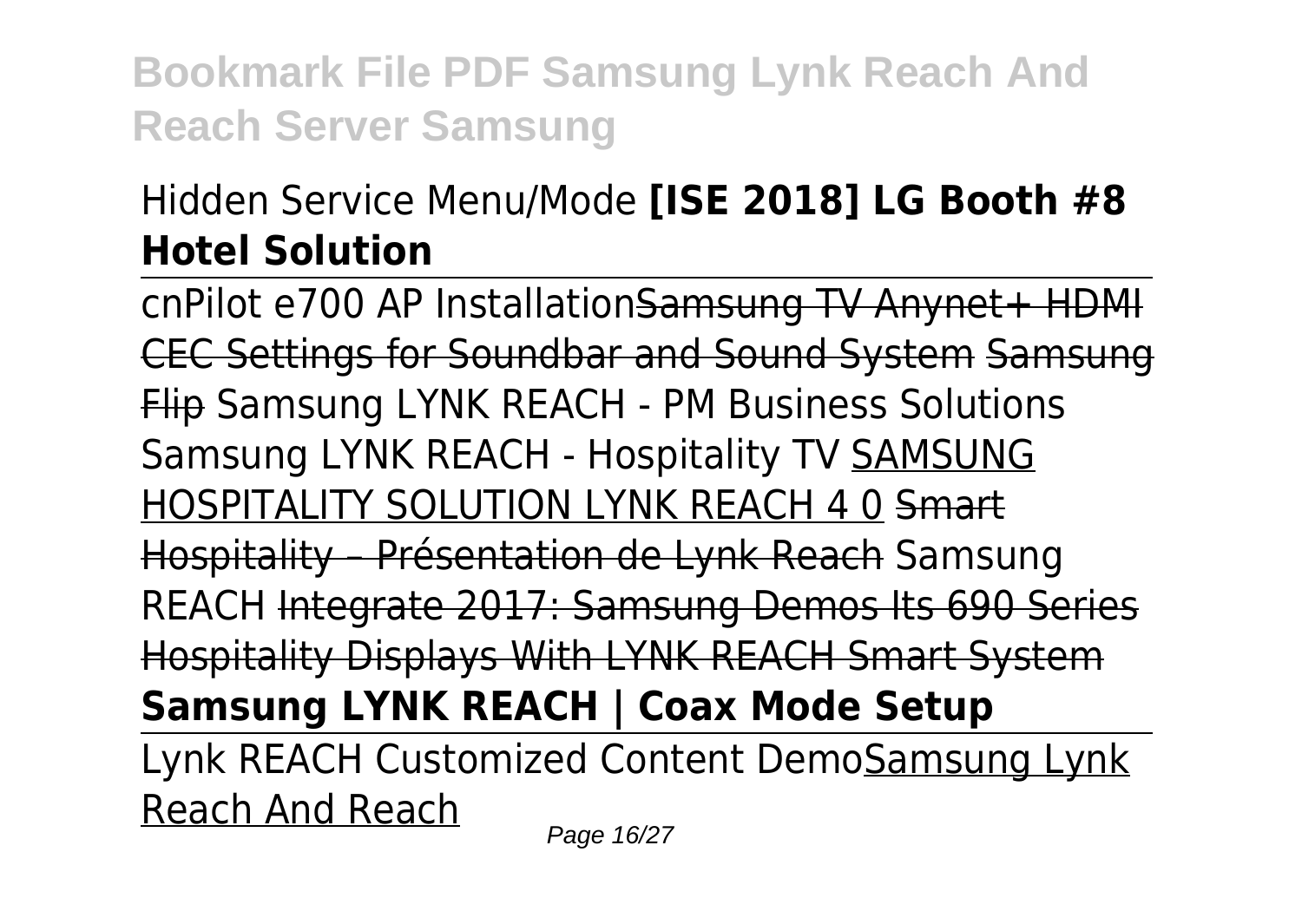Samsung LYNK REACH A convenient hospitality TV management solution that enables property managers to centrally control and display customized content on multiple Samsung hospitality TVs, providing guests with an in-room experience that makes them feel right at home.

#### Samsung LYNK REACH | Hospitality TV Management System ...

LYNK REACH (Remote Enhanced Active Control of Hospitality) is a content management solution that helps hospitality properties to manage content on hotel TVs. LYNK REACH provides a personalized environment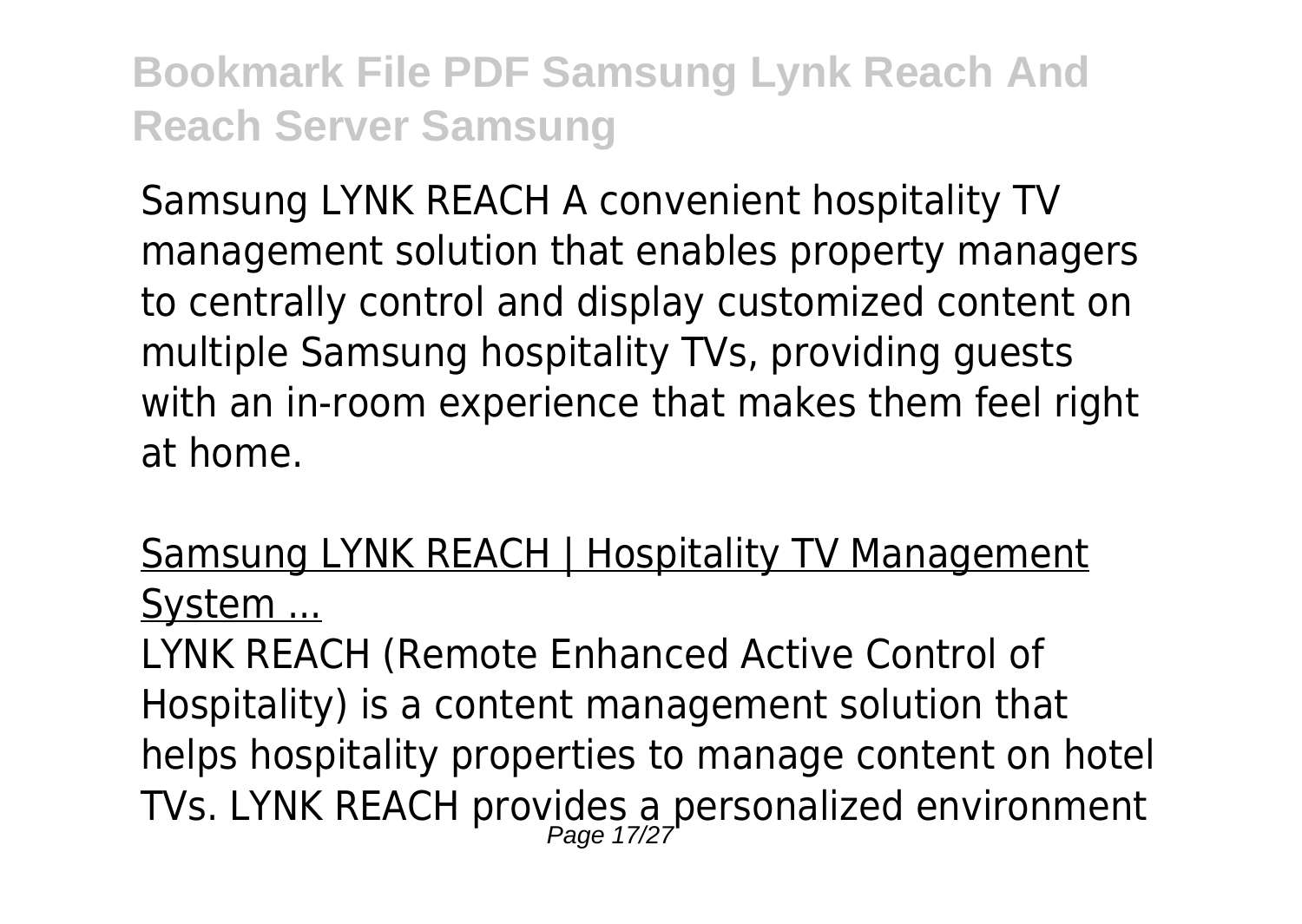while simultaneously improving operational efficiency as it elevates displays into all-in-one content hubs.

#### LYNK REACH | Hospitality Solutions | Samsung Display **Solutions**

Samsung's LYNK REACH 4.0 platform ensures that guests receive personalized attention and convenient access to on-site amenities and services throughout the duration of their stay. • At check-in: The LYNK REACH 4.0 server uses the hotel's proprietary management server (PMS) to transfer guests' unique information and greet them with personalized welcome messages.•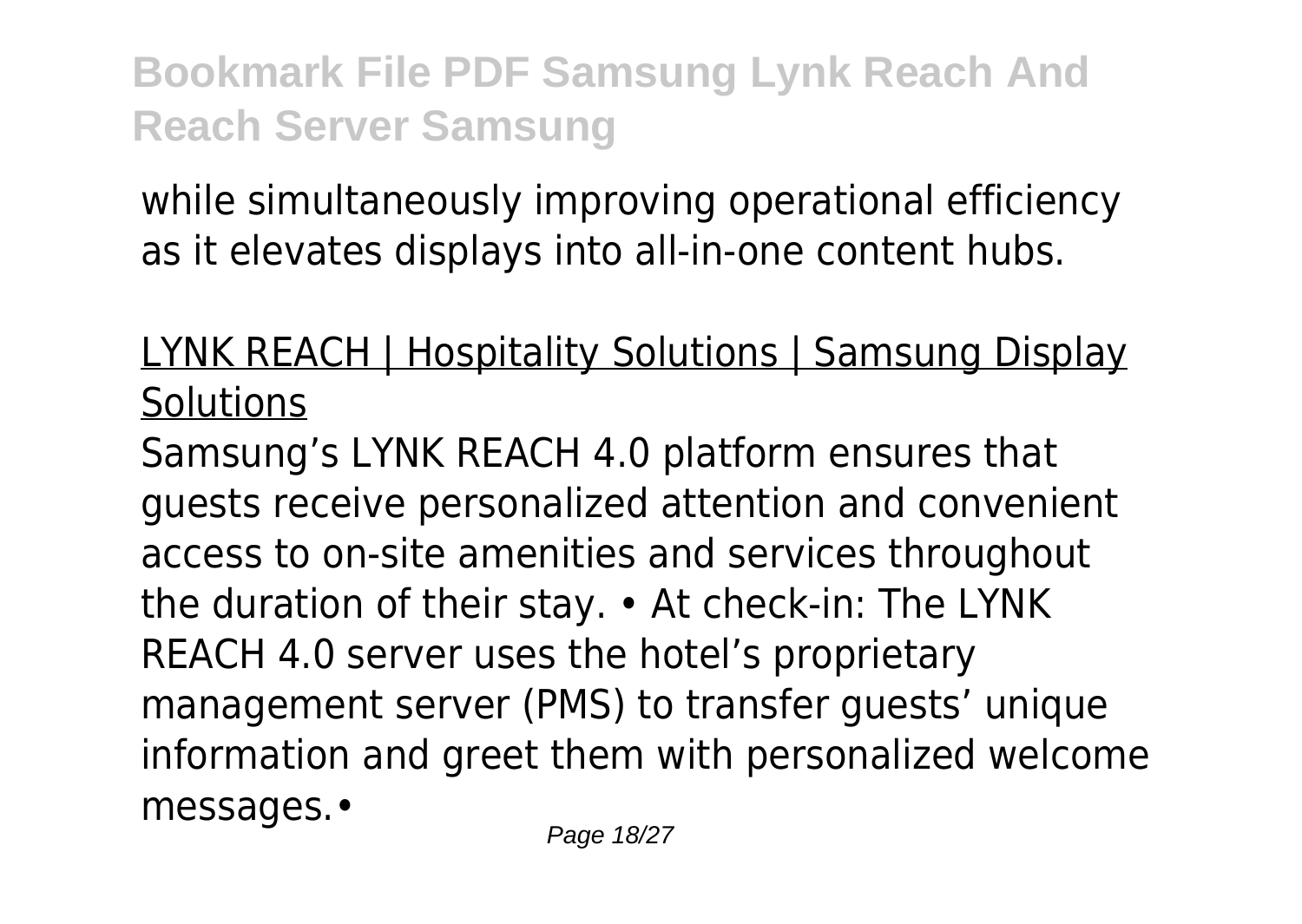#### LYNK™ REACH 4.0 | Display Solutions | | Samsung Business UK

Samsung LYNK REACH and LYNK REACH Server are a software and hardware solution for better managing and maintaining guest room TV content. Property managers can provide a variety of information for customers and other information that the hotel wishes to provide to them through coaxial cables.

Samsung CY-HDS02A/EN LYNK REACH Server - JP UK Samsung LYNK REACH and LYNK REACH Server are a software and hardware solution for better managing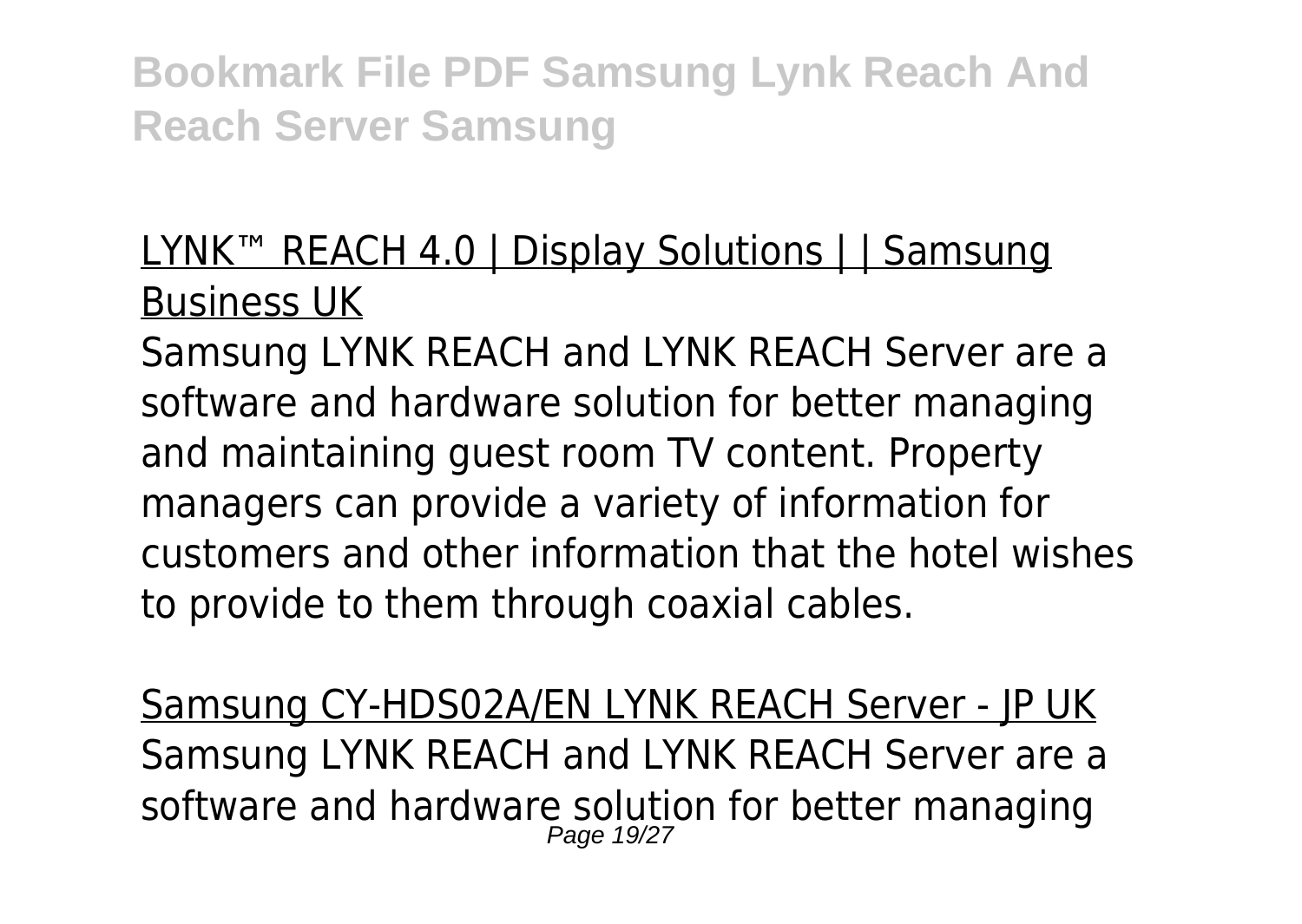and maintaining guest room TV content. Property managers can provide a variety of information for customers and other information that the hotel wishes to provide to them through coaxial cables. The property managers can change

#### Solution Brief Samsung LYNK™ REACH and LYNK REACH Server

The Samsung LYNK REACH ticker feature provides a crawl of data that's of special interest to guests, such as local weather or event information. In addition, property managers can create and update targeted promotional content or marketing messages, while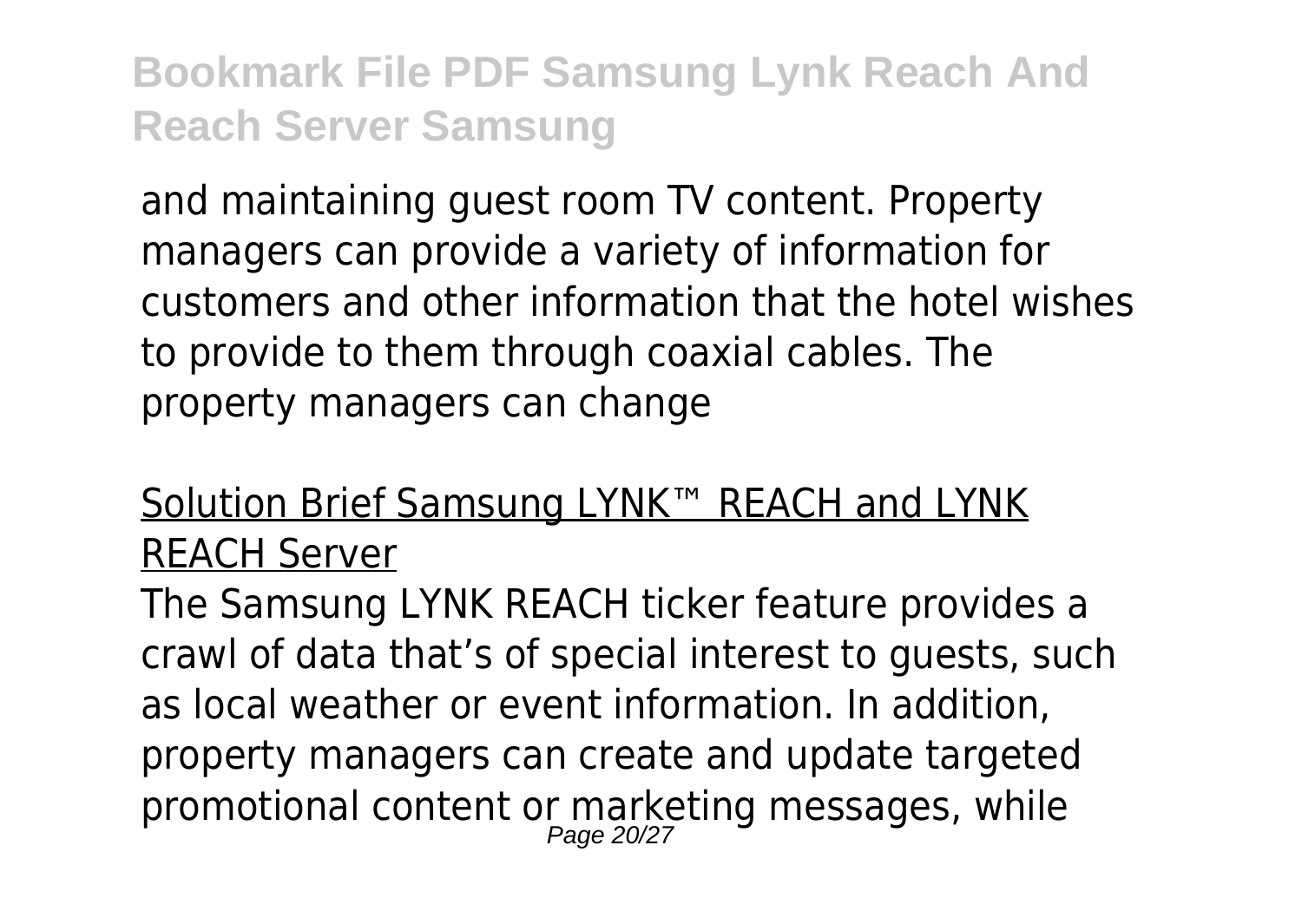displaying an interface that seamlessly matches your property's brand.

## Samsung LYNK REACH® | Hospitality TV Management System

The 48-inch and 65-inch TVs integrate with Samsung's LYNK Remote Enhanced Active Control for Hospitality (REACH) solution, which enables centralized management over coaxial cable including channel lineup changes, remote diagnostics, and inhouse channel content. LYNK REACH technology minimizes service calls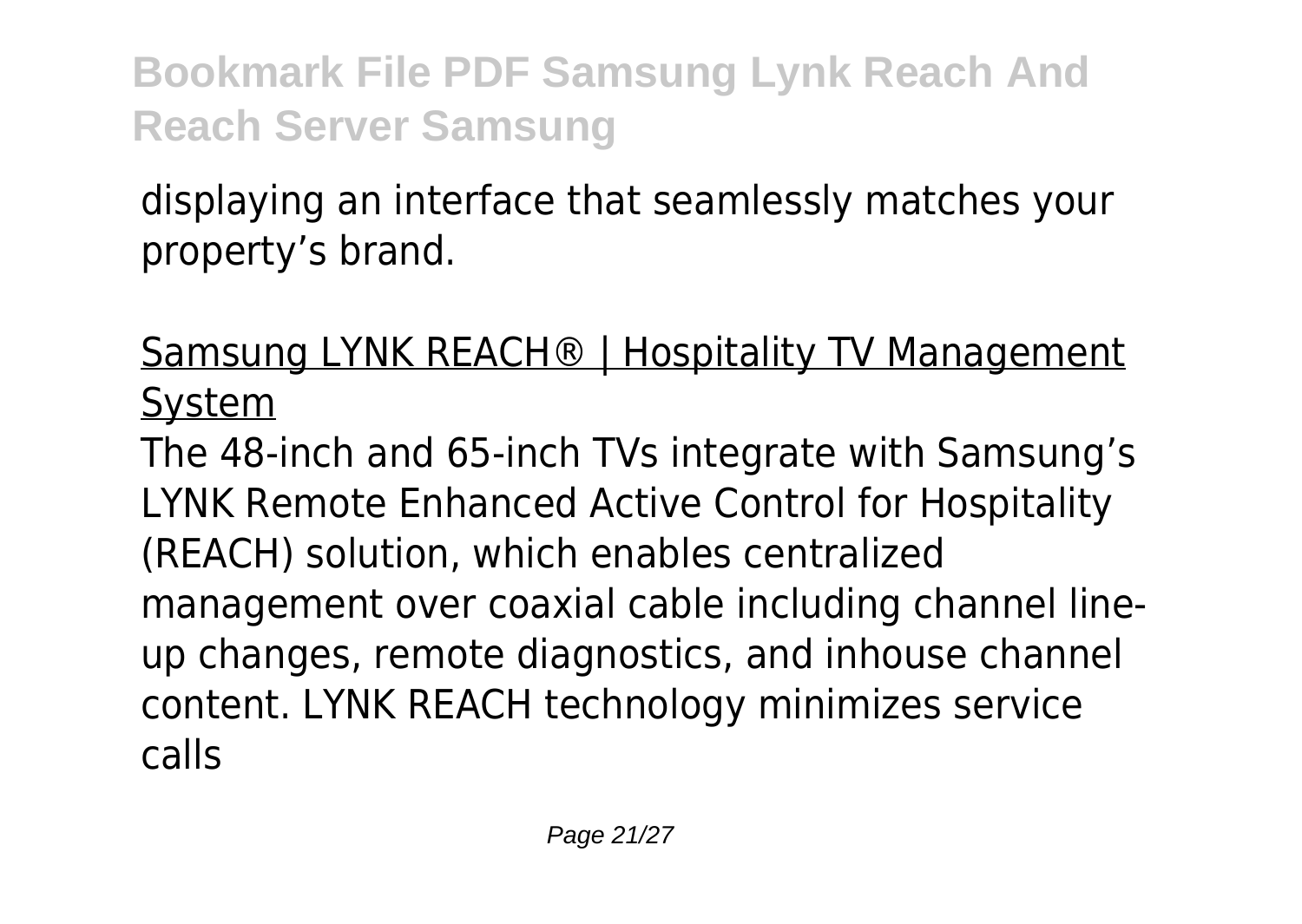## Samsung Hospitality TVs and LYNK REACH Make a Big Splash ...

Samsung's LYNK REACH 4.0 fuses the benefits of its SINC and REACH hospitality technologies to offer a comprehensive content management solution. LYNK REACH 4.0 enhances the guest experience efficiencyenhancing technology and perks ranging from more information delivery channels, convenient communication options and efficient room management.

## LYNK™ REACH 4.0 | Display Solutions | Samsung Business Levant

Page 22/27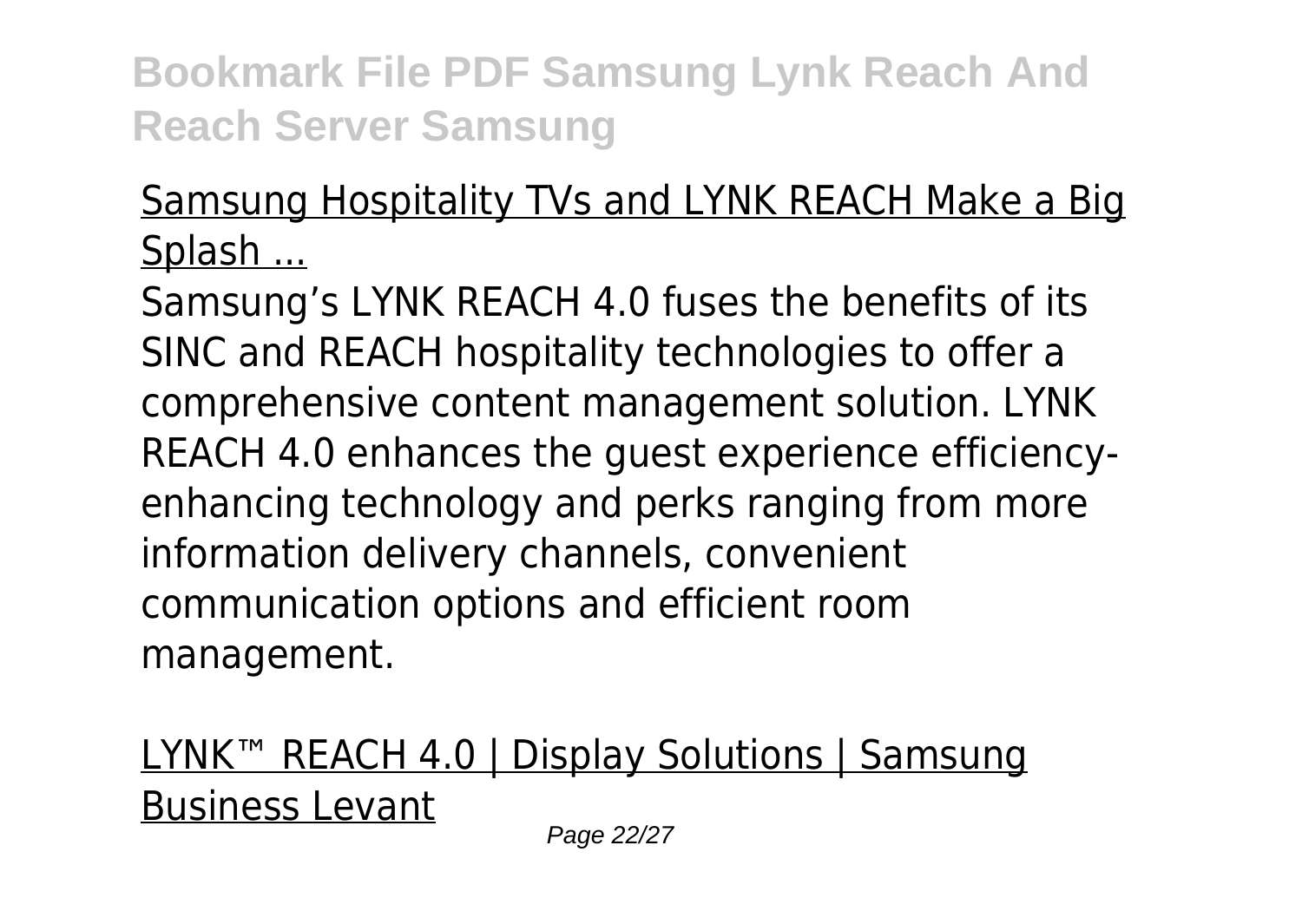SAMSUNG LYNK<sup>™</sup> REACH 4.0 is a solution that allows you to configure content settings on hotel TVs. Using SAMSUNG LYNK™ REACH 4.0, customize information and content settings required to watch TV or search hotel information, according to the types of guests. Remotely control TVs in rooms to conveniently manage them.

#### SAMSUNG LYNK™ REACH 4

Samsung's all-in-one LYNK HMS elevates in-room televisions into a gateway connecting guest room devices with the HMS server, the hotel's existing property management system (PMS) and LYNK HMS'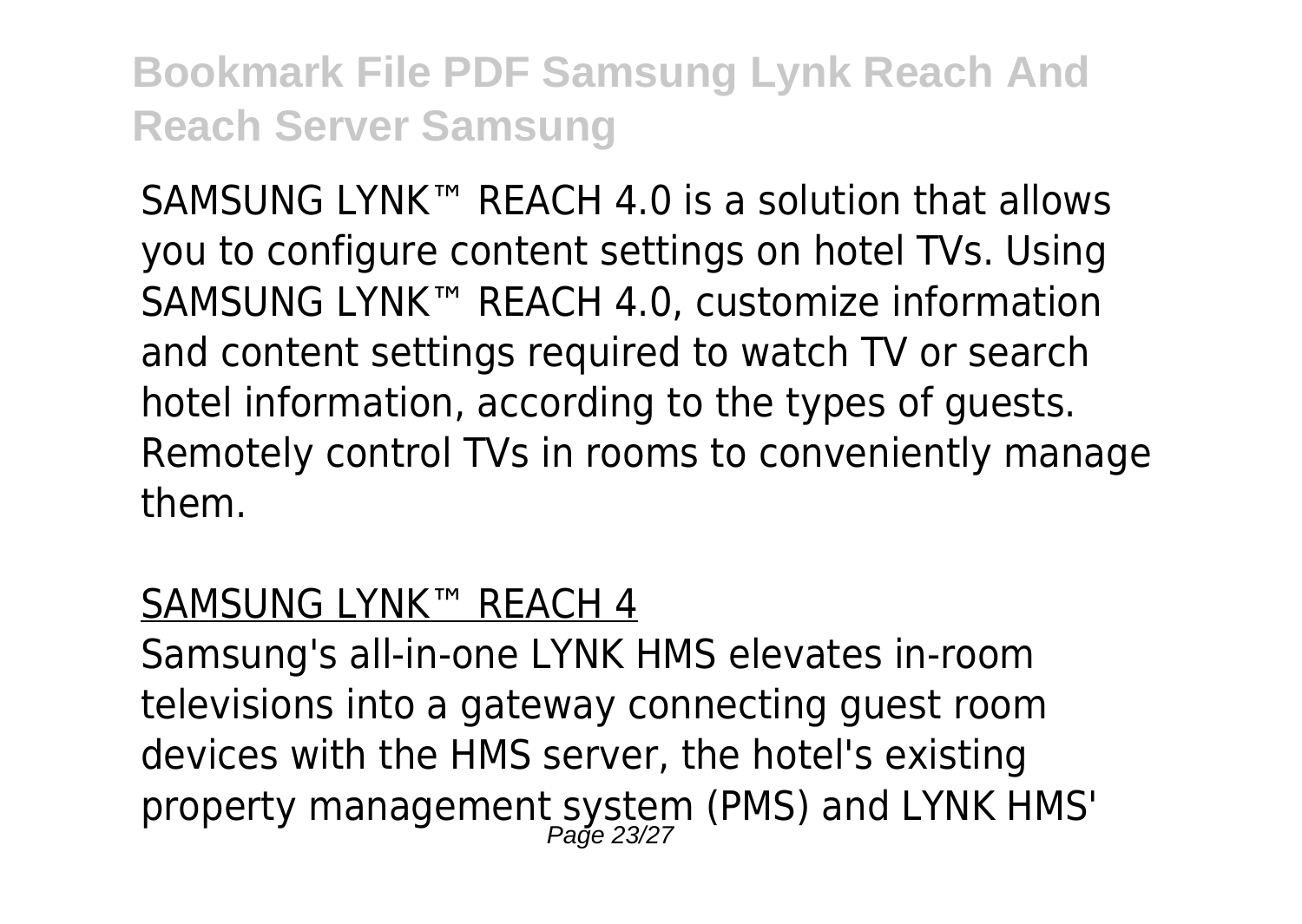embedded mobile application for the room management solution (RMS).

#### LYNK HMS | Software Solutions | Samsung Display **Solutions**

Samsung's LYNK REACH 4.0 solution transforms hospitality displays into two-way, centrally controlled communication hubs that drive more efficient and personalized communication. Combining LYNK REACH 3.1 and Samsung SINC 3.0, LYNK REACH 4.0 accommodates any new or existing hospitality communication infrastructure, including coax, LAN and Wi-Fi.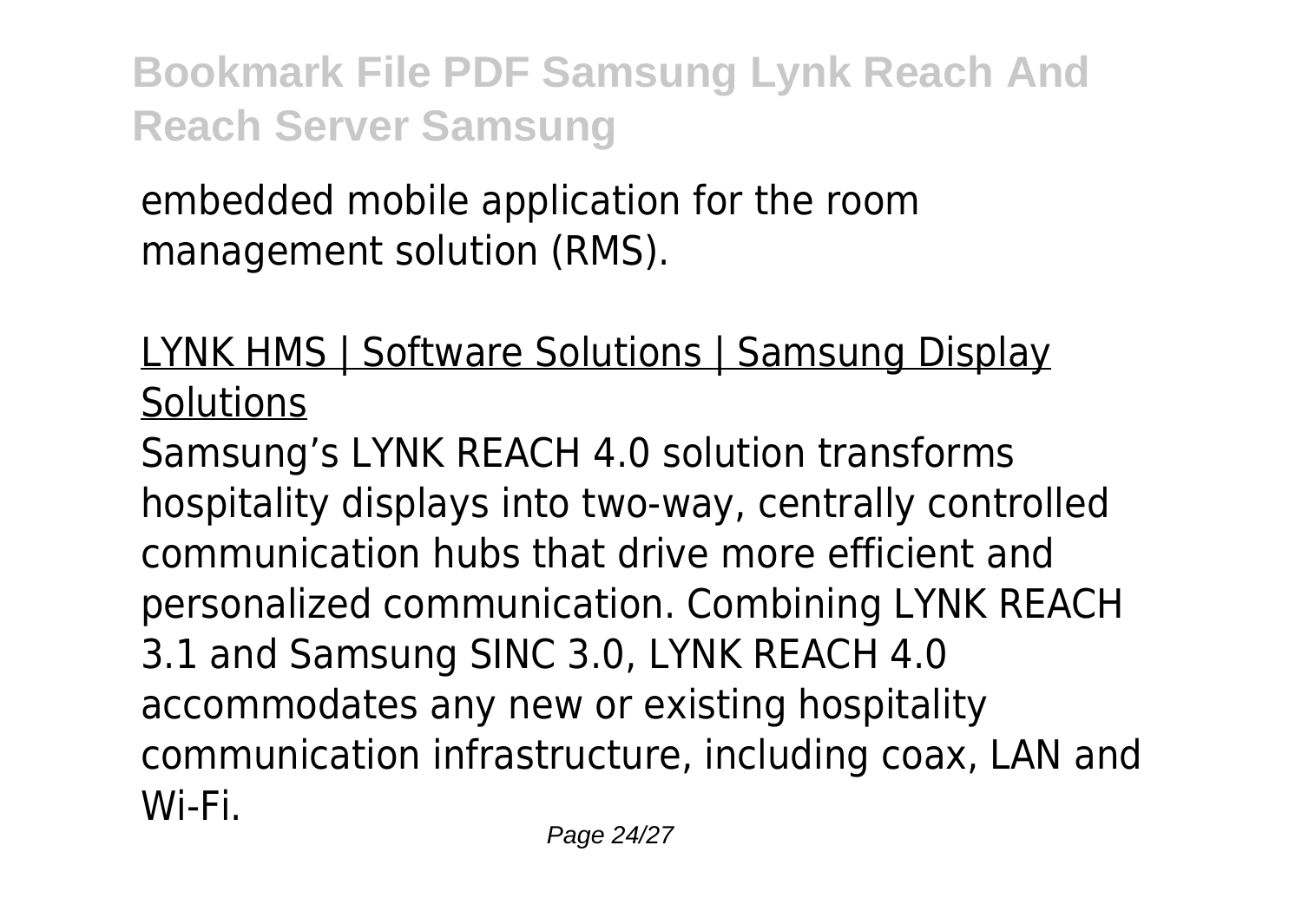#### Samsung LYNK REACH 4 - Stampede Presentation **Products**

Samsung LYNK REACH 4.0 Samsung's LYNK Remote Enhanced Active Control for Hospitality (REACH) 4.0 display management solution enables hoteliers to provide personalized environment.

#### Samsung LYNK REACH 4.0 | Solution Brief | Download

...

Samsung LYNK® REACH A convenient hospitality TV management solution that enables property managers to centrally control and display customized content on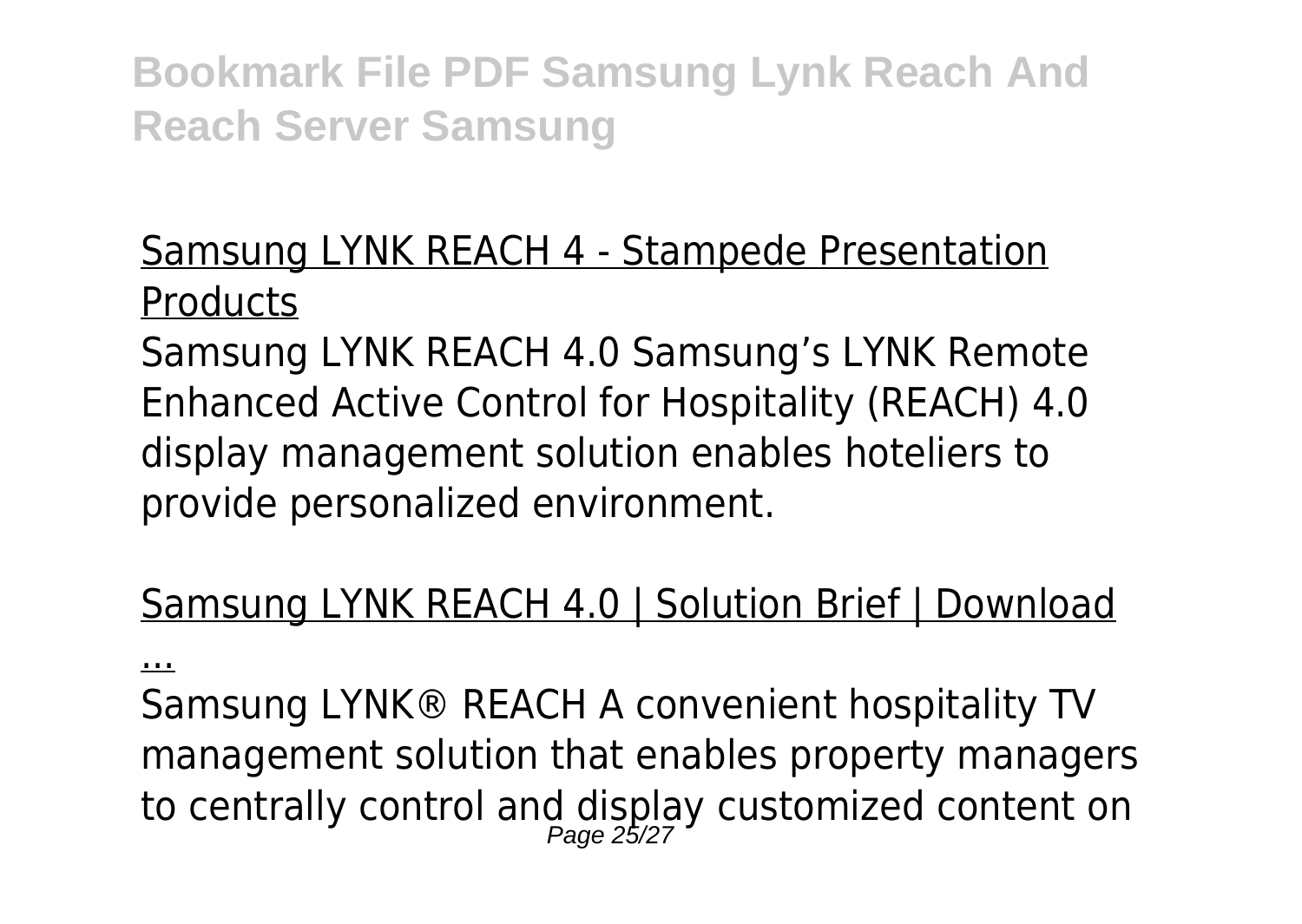multiple Samsung hospitality TVs, providing guests with an in-room experience that makes them feel right at home. Centralized content management with LYNK® REACH Request a Quote Today

#### Samsung LYNK REACH - Hospitality1

Samsung LYNK™ DRM Digital rights management solution for easier, more effective security LYNK REACH 4.0 Discover the package of enhanced features that new LYNK REACH 4.0 can offer and what would be different according to your hotel infrastructure - RF and IP modes.